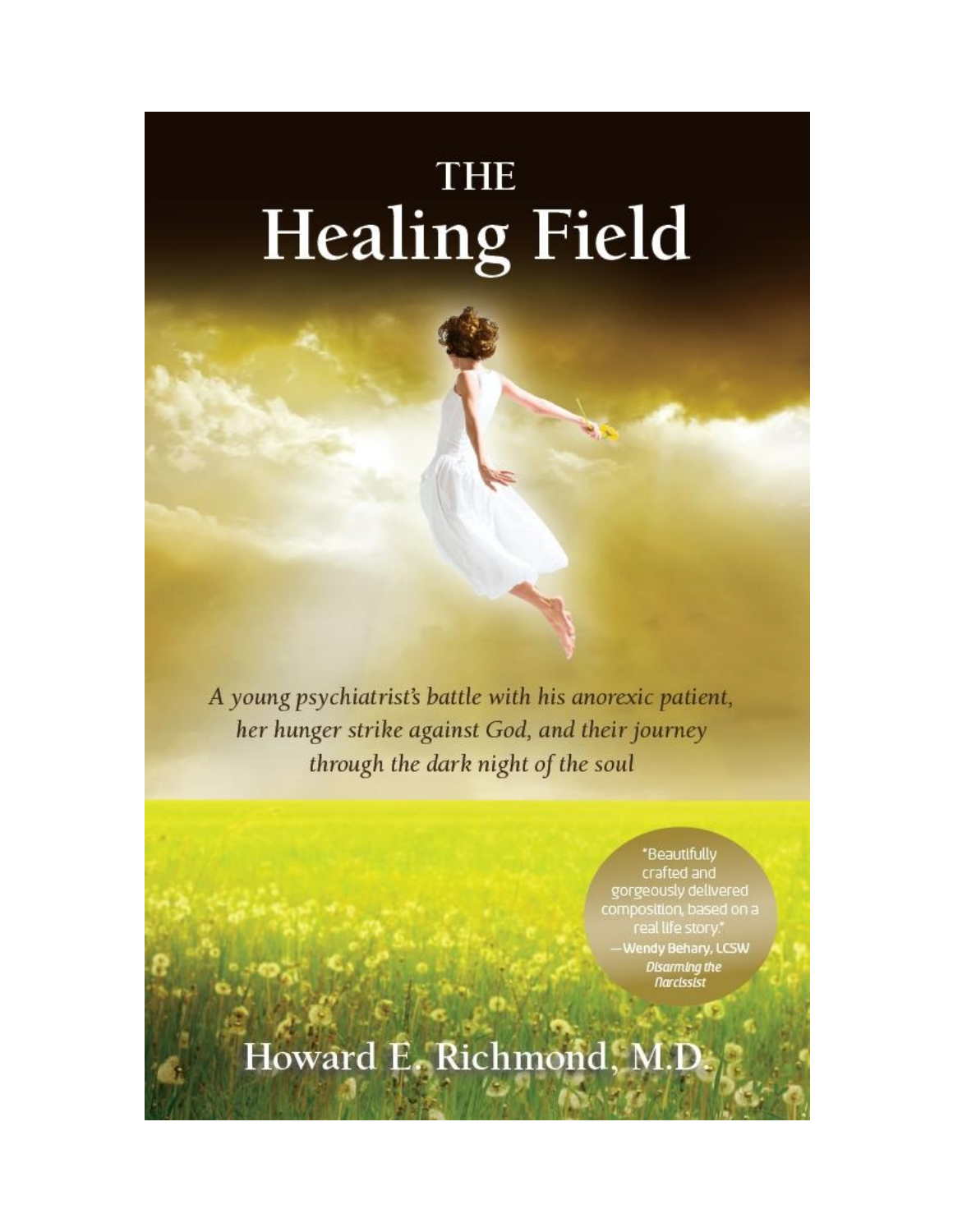### **T H E H E A L I N G F I E L D**

## **A Young Psychiatrist's Battle with His Anorexic Patient, Her Hunger Strike against God, and Their Journey through the Dark Night of the Soul**

Howard E. Richmond, MD

*"The Doctor is effective only when he himself is affected."*

*—Carl Gustav Jung*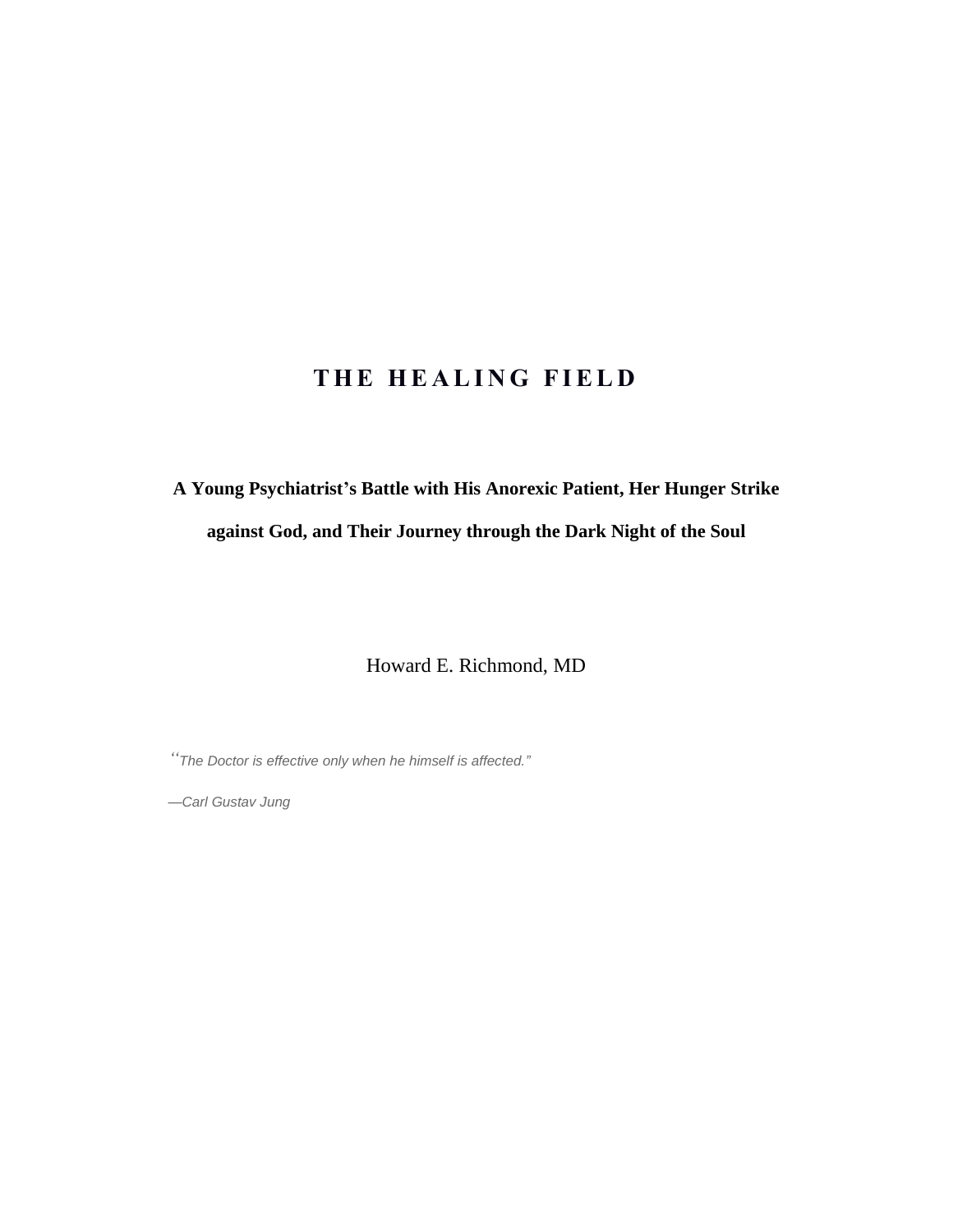#### Published by Mind Expander Press

Copyright © 2014 by Howard E. Richmond, MD

All rights reserved. No part of this book may be reproduced, distributed, or otherwise transmitted in any form or by any means, including photocopying, recording, or other electronic means, without the expressed permission of the author, except for the purpose of brief quotations that appear as part of critical reviews and certain noncommercial purposes as permitted by copyright laws. For permissions, please contact the publisher at: HowardRichmondMD.com

This book is not intended as a substitute for treatment of psychological or emotional conditions that may require evaluation and care from a physician or appropriate mental health professional. The intent of the author is that the book be a source of inspiration and support for one's quest for physical, mental, and spiritual wellbeing.

Published by Mind Expander Press, Encinitas, California

ISBN: 1497475716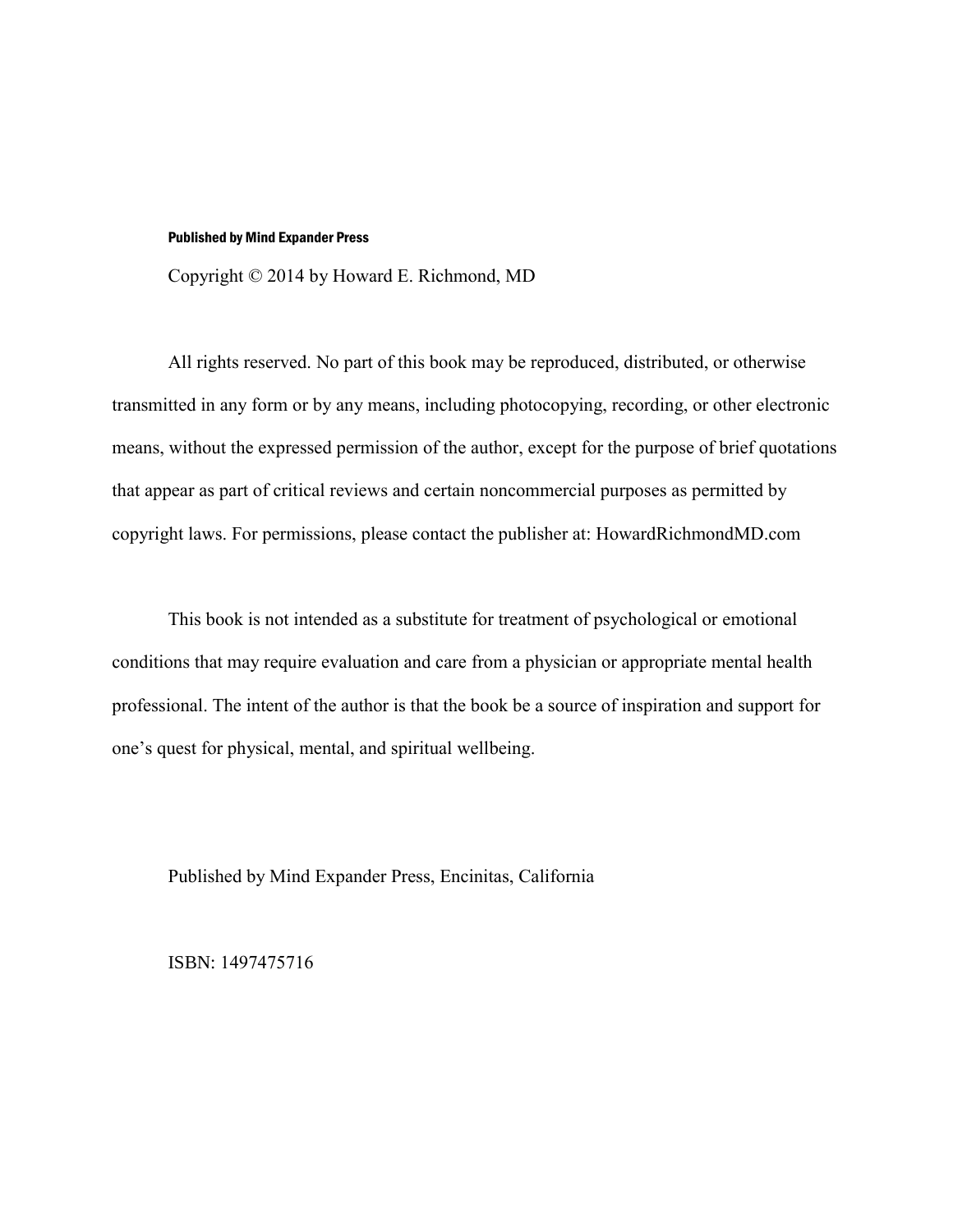Dedicated to those on the journey through fear and judgment toward love and compassion.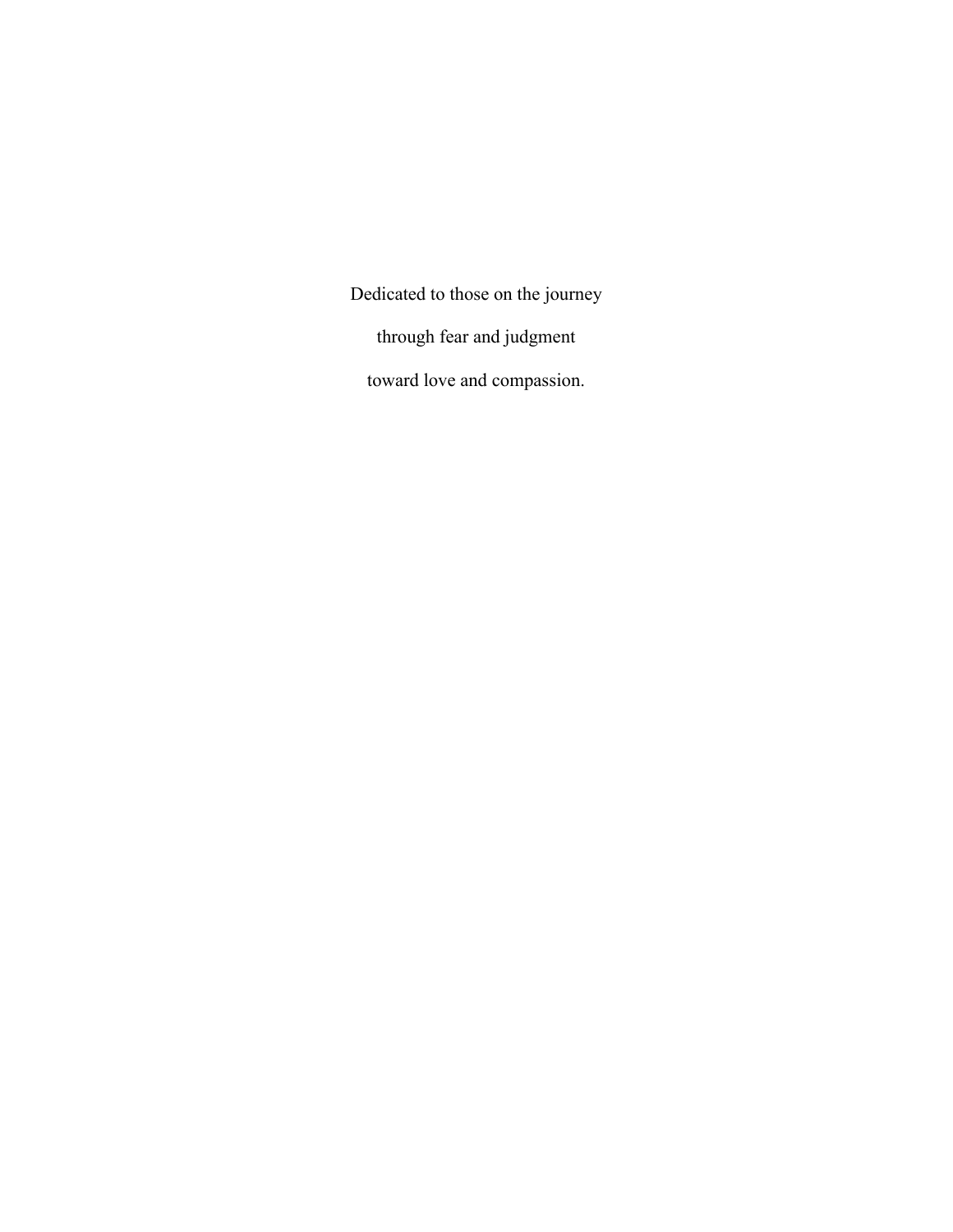#### **Preface**

#### Dear Reader,

I wrote *The Healing Field* only at the urgent call of my patient, whom I call Lori in this novelized version of our story. "You have to write about this," she implored. "You have to write about the miracles, because it can help someone else."

It never crossed my mind to share such a deeply personal and intimate journey of one of my patients. Confidentiality, after all, is a foundation of the doctor-patient relationship. Yet on a deeper level, a voice inside me knew she was right. If she had the courage to bare her soul, and if our journey together could inspire others or affect them positively, then I was all in.

*The Healing Field* needed more than a dozen years of cultivation before it was ready to bloom. While names have been changed and some minor characters and events have been fictionalized to maintain privacy, the novel reflects the essence of what unfolded between my patient (the aforementioned Lori) and me (Henry Kaplan in the book).

Howard E. Richmond, MD

Encinitas, California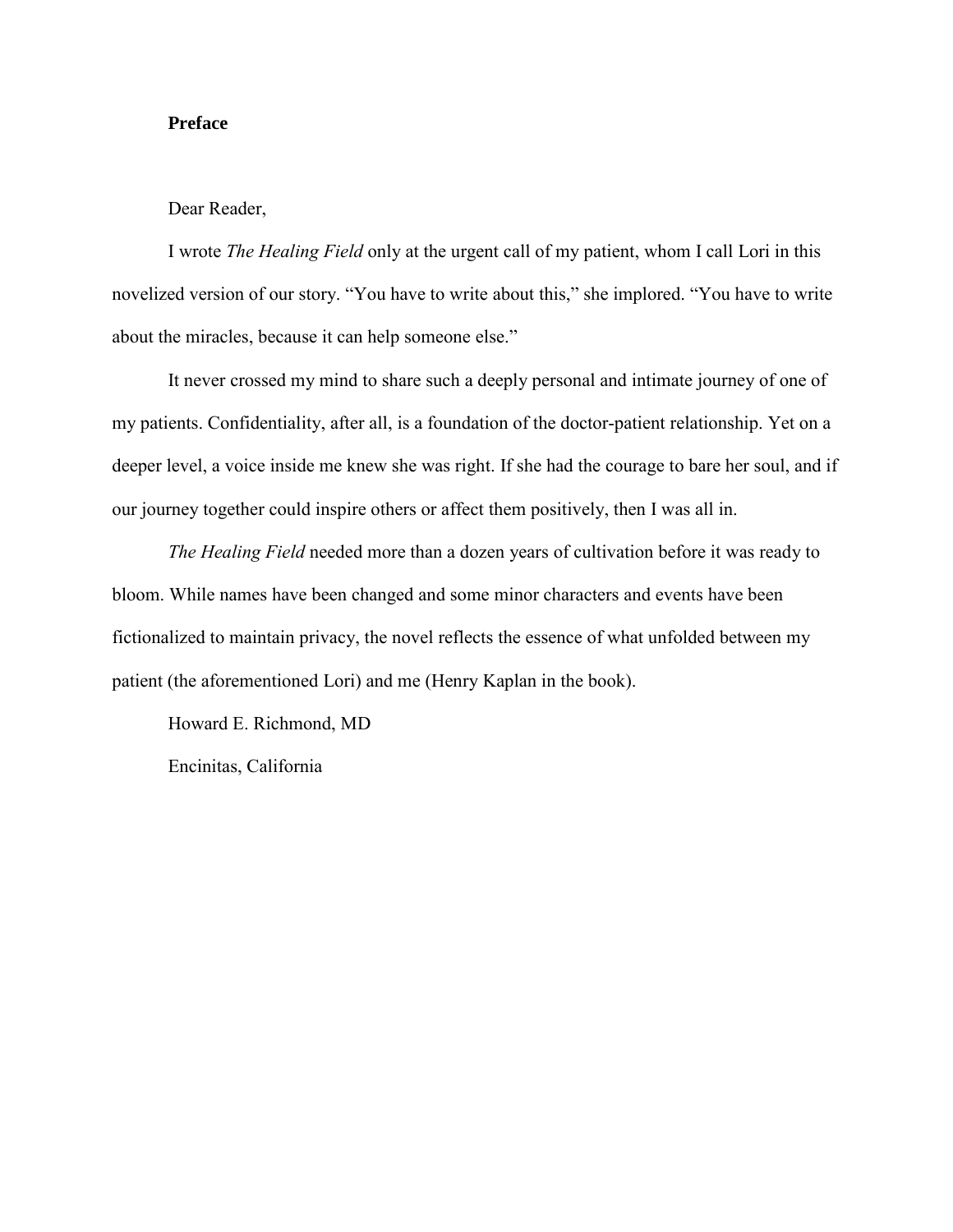#### **Prologue**

#### **Bullets for Jesus**

#### *March 23, 1976*

Lori Blackwood Johnson finished preparing sandwiches at her parents' home in rural southern California. Tuna fish, tomato, and avocado, sliced to perfection. She barely noticed Jimmy Swaggart preaching in the living room on AM radio: "Don't listen to the hedonists," he spouted. "God doesn't want you to be a homosexual."

Her blue eyes peered out the kitchen window toward the graying sky. Other things were weighing on her mind. *The Lord rained upon Sodom and Gomorrah brimstone and fire.* A beam of sunshine broke through the clouds without warning, highlighting vegetation on the distant hills.

In four days, Lori would be turning twenty-one. She had married suddenly, nine months earlier. Lori's son was almost a year old now, napping in her old bedroom. It had been a shotgun wedding. That was the murmur from the congregants. *I feel so overwhelmed,* she thought. *How did my life become so confusing?* Lori didn't feel prepared for being a wife or a mom. But what worried her most was the fact that her sister Linda, who was four years older than Lori, had become so terribly depressed and withdrawn. Linda was spending more time alone in the bedroom each day, blinds shut tight, darkness consuming her light.

Lori's soft shoulders sank heavily from guilt. Linda had become increasingly withdrawn ever since Lori gave birth. *That's because I was able to keep my baby,* Lori reminded herself*. Linda's baby was born out of wedlock.* Lori flashed back five years to the time Linda got pregnant and told their father.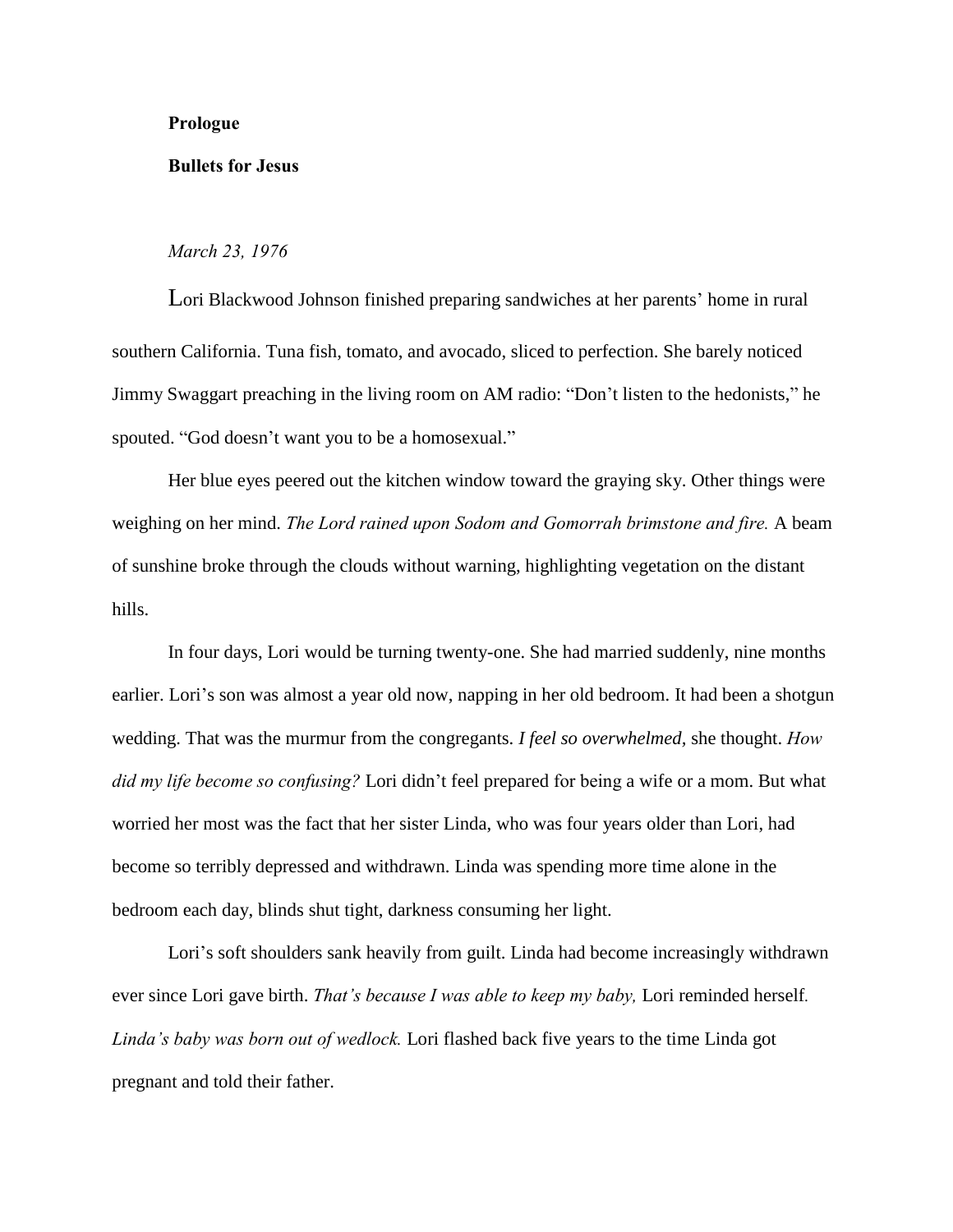Linda was nineteen, Lori fifteen. Getting pregnant outside the bonds of marriage was a serious offense in the watchful eyes of their community and church. Lori's parents called an emergency family meeting and summoned the unwed members of their flock to the master bedroom. Lori, Linda, sixteen-year-old James, and twenty-one-year-old Gail gathered at their doorway. The oldest daughter, Theresa, was married and on a religious mission with her husband in Southeast Asia.

"Line up single file," Mr. Blackwood barked.

Like the Von Trapp family, the four siblings rapidly assembled in birth order—Gail first and Lori last, with James and Linda sandwiched in the middle. Mom, tight-lipped and quietly agitated, stood next to her husband at the end of their twin beds with their old-fashioned box springs and rounded spruce headboards. Lori's tongue furtively flicked the top of her palate, a revival of the nervous habit she thought had faded long ago.

―Forward, march!‖ Jeremiah Blackwood commanded with the authority vested in him by virtue of his position. Dads knew best, the patriarchal tribe assured most assertively and absolutely. One by one, the frightened children entered their parents' sterile bedroom. Linda, usually so sweet, pretty, and dainty—like an award-winning Japanese orchid—hung her head particularly low. All three girls had their eyes glued to their feet. James, knowing the heat was off him, breathed easier than his sisters.

Their father began with a familiar quote. "Every man is tempted when he is drawn away of his own lust and enticed."

Lori wished she could hold and comfort her dear sister, whose pain felt like her own. She longed to reach past James with her outstretched arms and say, "Let me embrace you, sweet Linda, and remind you I am by your side and love you dearly." But she dared not risk such an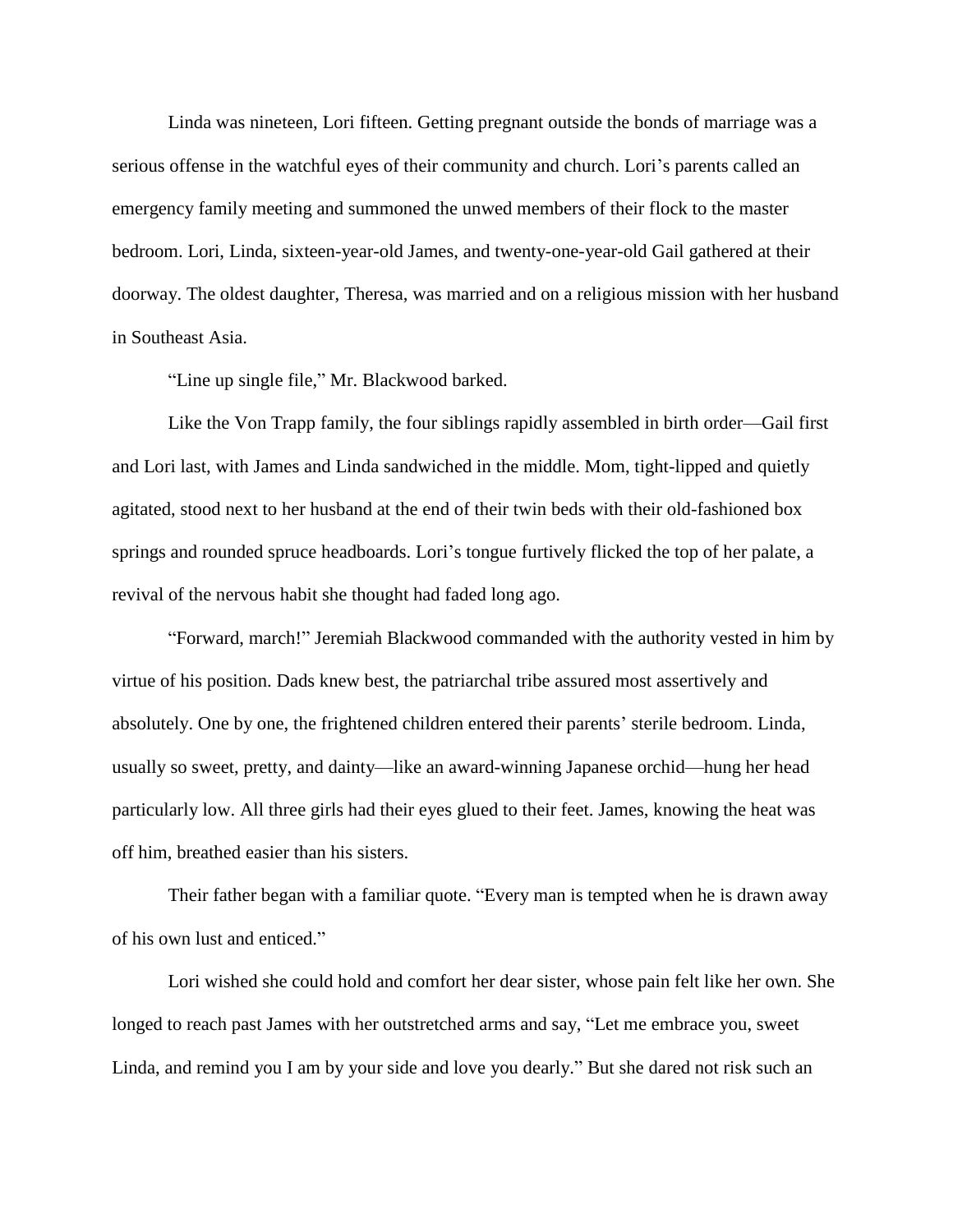effusive gesture. The fear of her father's wrath and rejection kept her own anger buried deep in a vault of trepidation and sadness.

"Then when lust hath conceived," Father continued solemnly, "it bringeth forth sin; and sin, when it is finished, bringeth forth death."

Lori's mother swallowed in wretched discomfort. She had just made a significant tithing at church, and now there was hell to pay.

"Lori!" the elder Blackwood snapped. "Which verse?"

James smirked with silent jealousy. Everyone knew Lori was a whiz on chapter and verse.

"James, chapter one, verses fourteen and fifteen," Lori muttered blankly to her ankles.

"Your sister has committed the evil act of fornication," their father proclaimed, "and has become pregnant." He paused to examine his other two daughters, as if searching for impurities. ―And because of selfish gratification of her own pleasure, she has inflicted deep pain onto your mother and me."

Jeremiah L. Blackwood was a proud deacon and treasurer of the church that Lori's maternal grandfather, a minister, had founded. Lori's paternal grandmother had also been of the cloth. The whole family tapestry was woven in religious fibers. Now Father would have to resign.

No one dared breathe. Lori felt the burn of his stern gaze, but she also felt the silent despair she knew her sister was suppressing. Unable to stay silent any longer, she blurted out, "What about the baby?" She was trembling at the knees.

Her father ignored the outburst. "Since there is so much immorality, each man should have his own wife and each woman her own husband."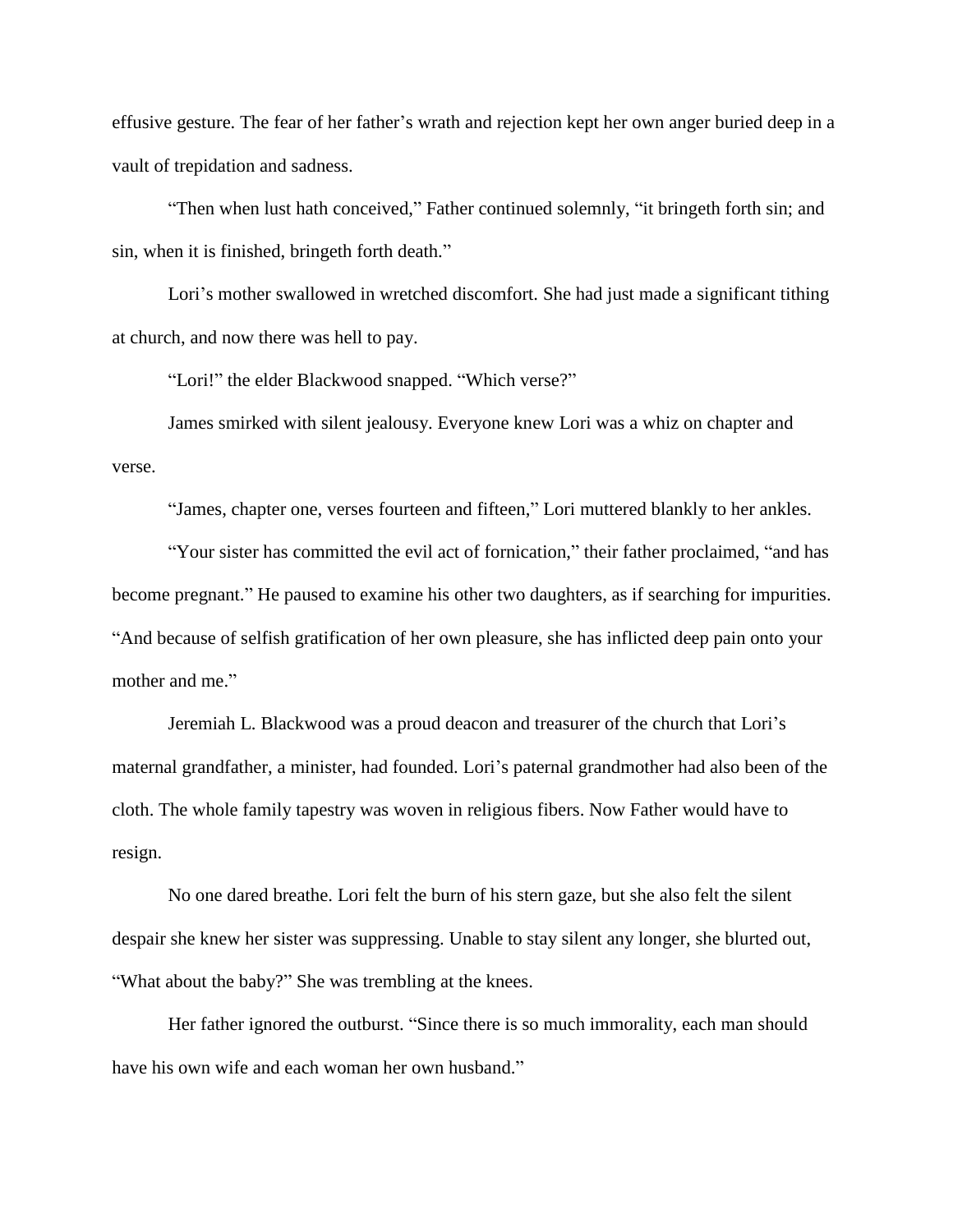First Corinthians 7:2, Lori remembered. Her eyelids twitched. *What about the baby?* she screamed inside.

Father pointed to Linda's flat belly. "The child will be placed in a Christian home." He glanced at his wife, who stood by expressionless. "And your mother and I have decided it's best that Linda go away while she shows evidence of her egregious sin."

Lori gasped. Linda muffled a sob. Gail didn't know what to do. James sneezed, drawing attention he did not want.

"Young man," his father said, "where will you find the following: 'The sexually immoral will not inherit the kingdom of God'?"

"Uh...uh..." James scratched his head. "John, chapter one, verse fourteen?"

Lori's body contracted further, as a flood of grief strained to be released. *Please don't ask me,* she thought, struggling to push back her tears.

"Wrong!" his father said. "You will memorize the whole verse by tomorrow night." He turned his head toward Lori. "Which is it?"

"First Corinthians, chapter six, verse sixteen," she mumbled through her clenched teeth.

"Correct. Now then." He swept his gaze from Gail to Lori. "About face!"

They turned around in unison.

When her belly began to bulge, Linda was sent to a Christian home in Los Angeles under a cloud of shame. Lori was left to grieve in silence, counting the months, the weeks and the days till her sister would return, trying not to think how Linda's heart would be gutted when the baby was taken away from her. As soon as the umbilical cord was cut, a middle-aged nurse, mask covering her face, whisked the infant away to a young married couple waiting in the next room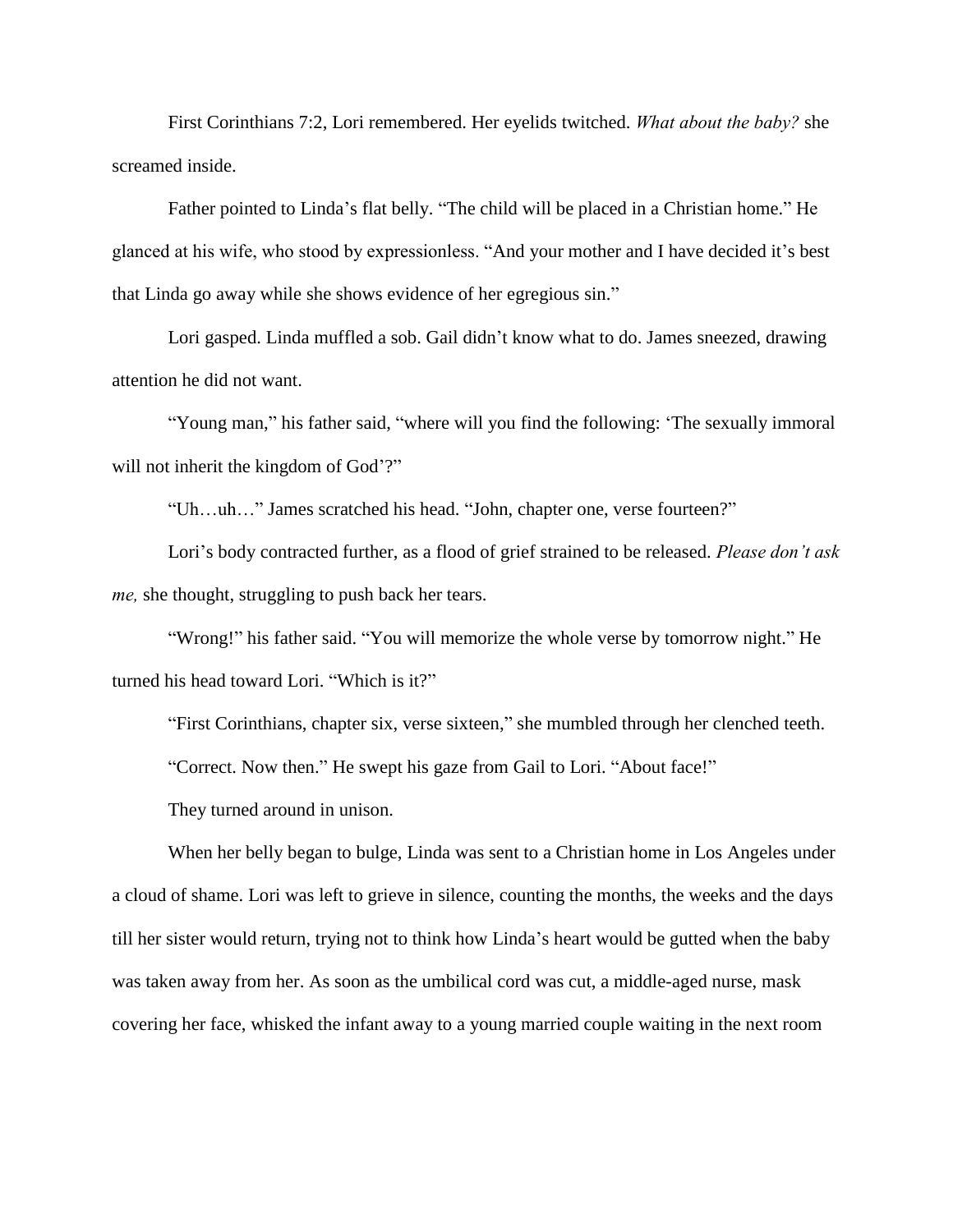with adoption papers in hand. Linda had tried to scream, "No! She's mine! Give her to me! She's mine!" But no words had come out.

A flurry of rain pattered on the clay roof interrupting Lori's thoughts.

"Satan loves those who lust after the pleasures of the body," Jimmy Swaggart cried out from the radio.

She lurched around and reached for the off button. Flustered, she turned her attention back to lunch, a welcome distraction. *I pray that Linda is going to eat today,* she thought, counting the plates, making sure there was food for everyone.

A loud pop reverberated at the opposite end of the house and sent a jolt of lightning up Lori's spine. She recoiled in anguish, assuming it was Father shooting a rabbit from the porch outside the master bedroom. Lori and Linda cringed when he fired at the furry creatures.

"Damn critters are eating the cantaloupes and watermelons again," he'd yell, reloading his Winchester .22 caliber single-shot rifle.

"Please don't shoot them," they'd beg to no avail. Their words fell on deaf ears and their eyes swelled with tears. Finally they gave up and tried to be far away whenever their father got out his rifle.

But this shot sounded too close to be outside, and Lori's mind bolted forward to the present. She looked out the side window, where she saw her father and her husband, Kevin, hurriedly leaving the fruit garden at the far end of the expansive backyard. Dad wasn't shooting rabbits. Lori's heart skipped a beat.

"Linda!" she called out.

There was no answer.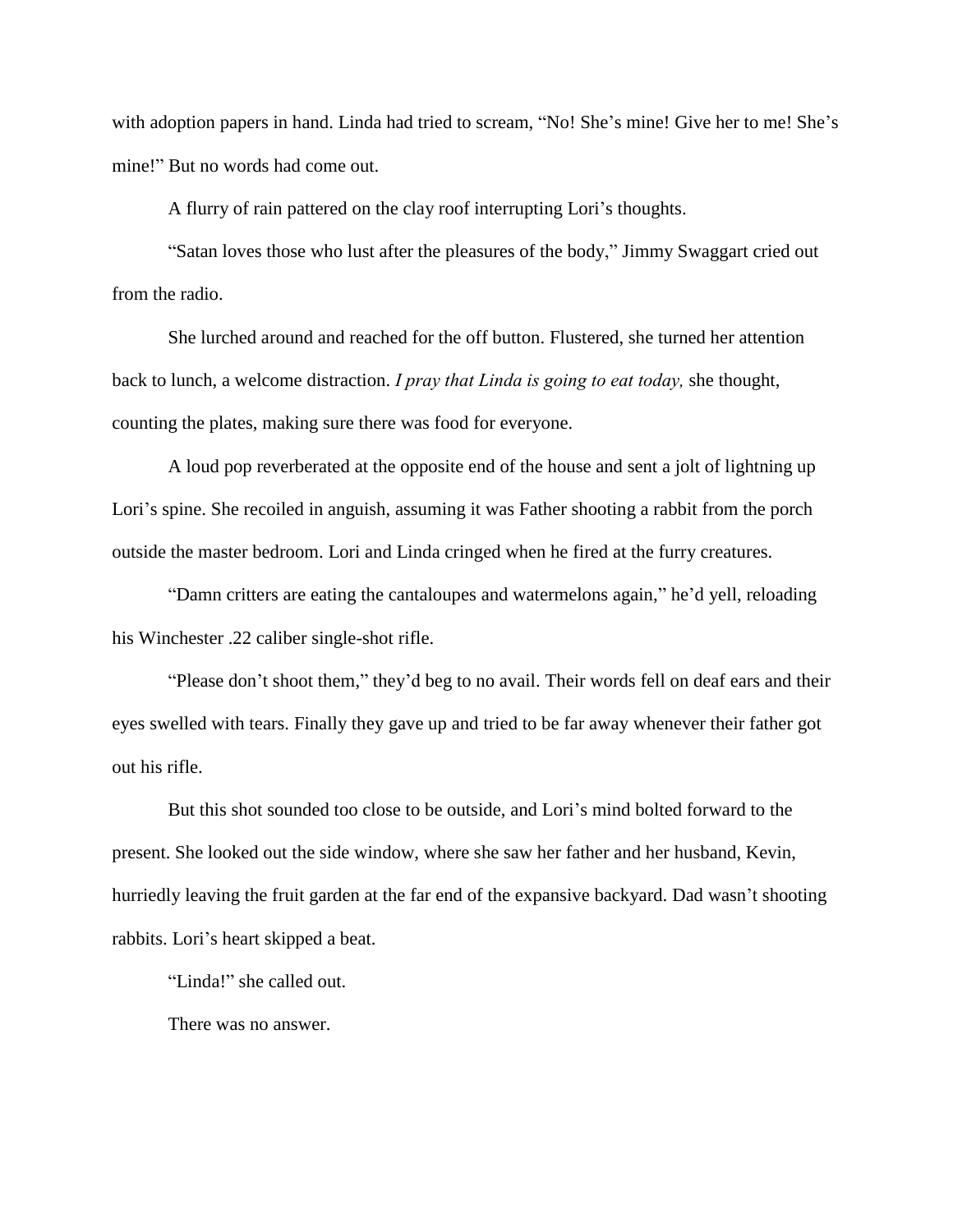She took a quick breath. Her mind started to race. She shouted, "Linda! Answer me! Linda, please!" The silence only made her voice reverberate throughout the house. Lori sprinted down the long hall toward the sound of the shot. In the doorway of her parents' bedroom, she came to a sudden halt, as if her body had slammed into a wall. Her mind reeled at the horrific scene before her.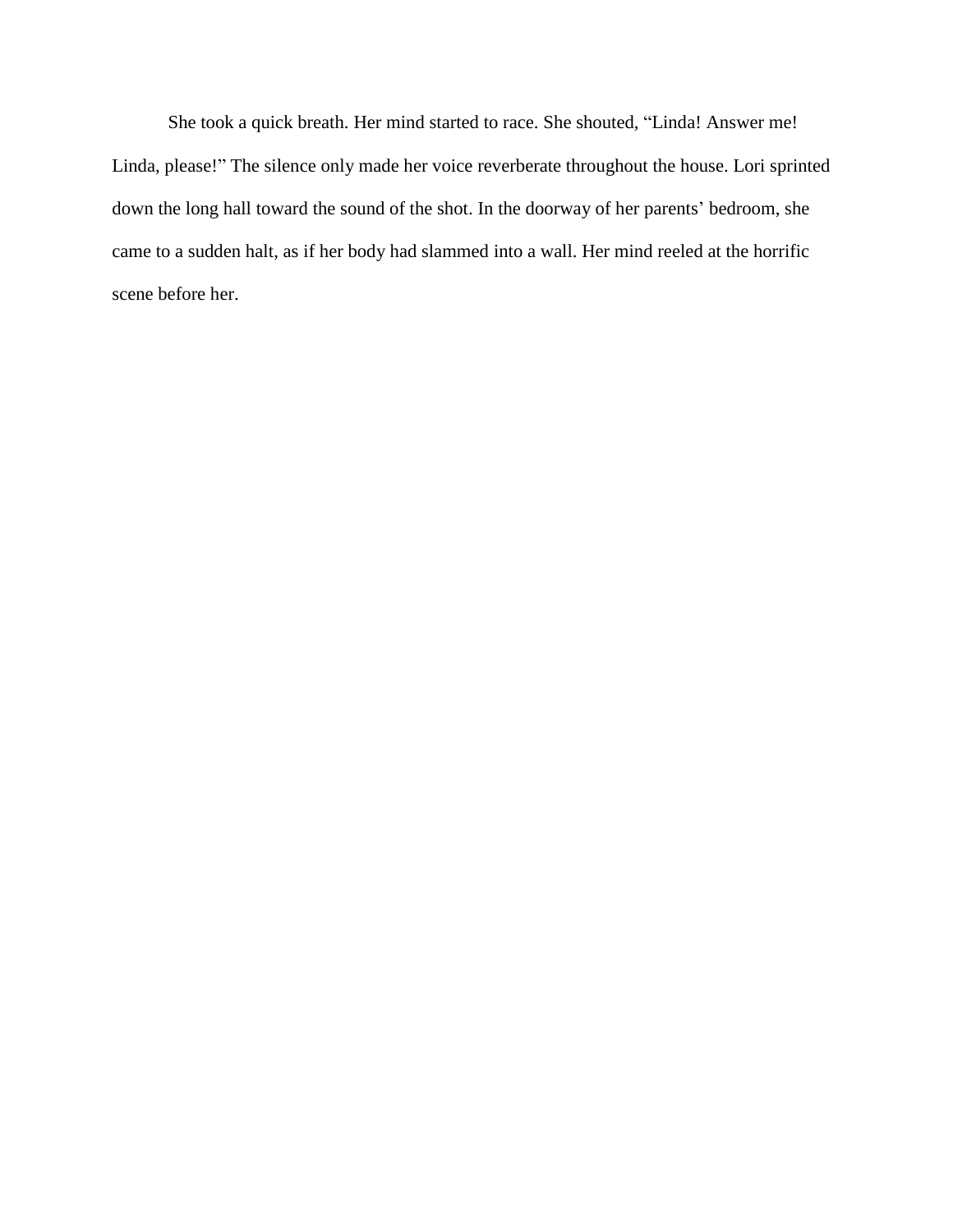#### **Praise for** *The Healing Field*

*The Healing Field* is more than a novel. It is a beautifully crafted and gorgeously delivered composition based on a real-life story. It thoughtfully reveals the bold and unabashed narratives of a psychiatrist and his patient amid their strengths and struggles, personal and conjoint experiences, and raw texture of authentic humanness. Narrating with a mellifluous and metaphorical voice, Howard Richmond offers readers a unique opportunity—inviting them to enter the private emotional residence of an unconventional treatment room. The book is respectfully and entertainingly written. Readers are permitted to peer into the personal world of a devoted physician and the complex challenges he shares from the confidential file folder of one woman who experiences a courageous awakening.

—Wendy T. Behary, LCSW, author of *Disarming the Narcissist: Surviving and Thriving with the Self-Absorbed*

*The Healing Field* is a riveting novel about the healing journey of doctor and patient—a universal story of how the power of love can conquer fear and make you want to live. Howard Richmond is the rare physician who knowingly crosses unconventional terrain, with creativity and empathy, in pursuit of saving his patient from self-destruction.

—Bill O'Hanlon, featured Oprah guest and author of *Do One Thing Different*

Dr. Howard Richmond has an extraordinary ability to share his wisdom and experience with his patients. He helps them with clarity, love, humor and great devotion. I've observed him lecture, teach and inspire his colleagues and the community for over two decades. In *The Healing Field*, we can clearly see how Dr. Richmond is able to support, guide and empower. It is a must read for anyone who is interested in seeing what the power of the human spirit can do in the midst of terrible emotional trauma. Kudos to both teachers: Lori and Dr. Howard.

––Daniel Vicario, M.D., ABIHM Medical Oncology and Integrative Oncology Medical Director, U.C. San Diego Cancer Center Director, Integrative Oncology Program San Diego Cancer Research Institute